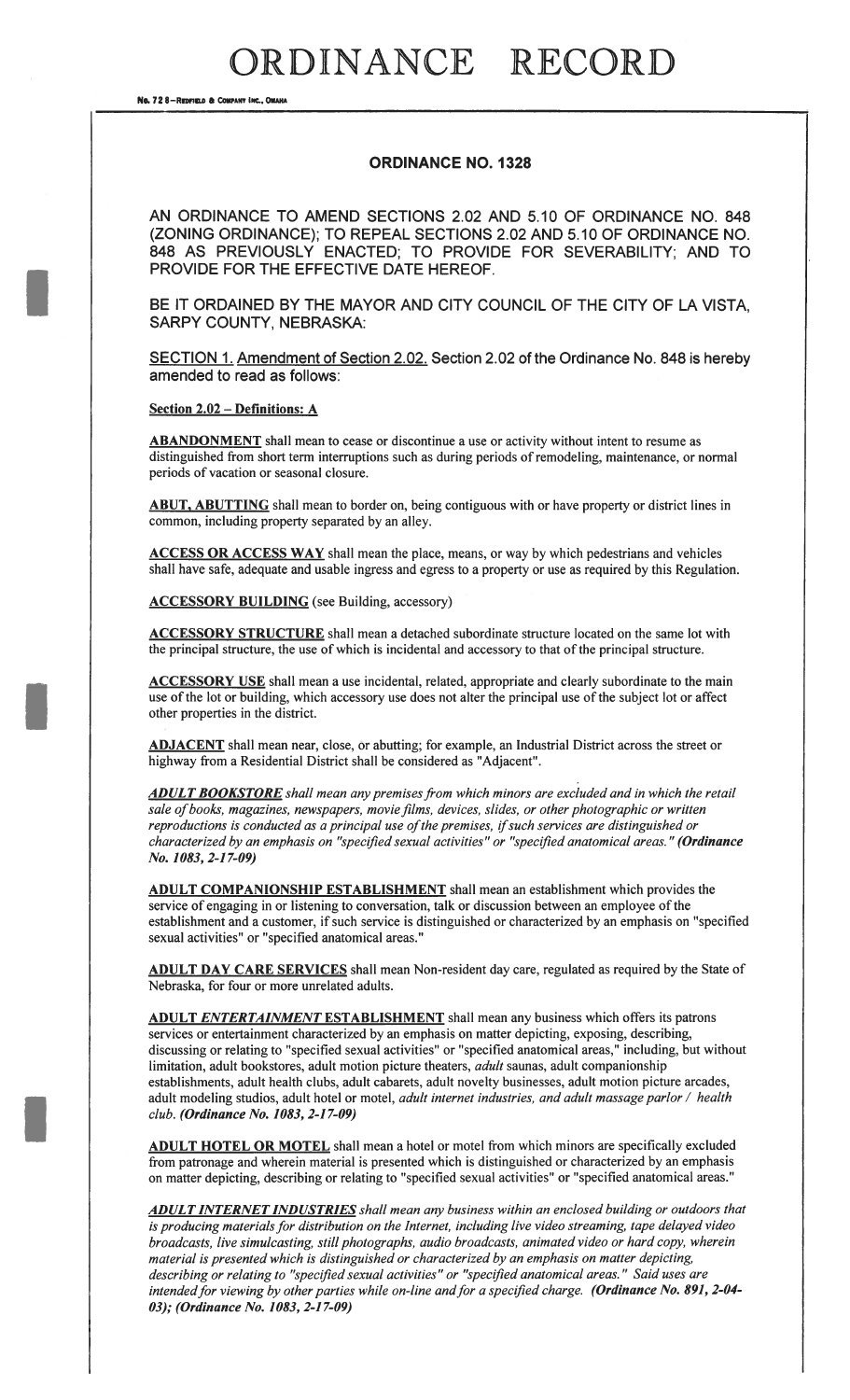## RDINANCE RECOR

No. 728-REDFIELD & COMPANY INC., OMAHA COMPANY INC., OMAHA COMPANY INC. OF CHANGE OR ORCHESTER OF CHANGE OF CH

ADULT MASSAGE PARLOR, HEALTH CLUB shall mean a massage parlor or health club, which restricts minors by reason of age, and which provides the services of massage, if such service is distinguished or characterized by an emphasis on "specified sexual activities" or "specified anatomical areas."

ADULT MINI-MOTION PICTURE THEATER shall mean a business premises within an enclosed building with a capacity for less than 50 persons used for presenting visual-media material if such business as a prevailing practice excludes minors by virtue of age, or if said material is distinguished or characterized by an emphasis on the depiction or description of "specified sexual activities" or "specified anatomical areas" for observation by patrons therein.

ADULT MOTION PICTURE ARCADE shall mean any place to which the public is permitted or invited wherein coin or slug-operated or electronically, electrically or mechanically controlled still or motor picture machines, projectors or other image-producing devices are maintained to show images to five or fewer persons per machine at any one time, and where the images so displayed are distinguished or characterized by an emphasis on depicting or describing "specified sexual activities" or "specified anatomical areas."

ADULT MOTION PICTURE THEATERS shall mean a business premises within an enclosed building with a capacity of 50 or more persons used for presenting visual media material if said business as a prevailing practice excludes minors by virtue of age, or if said material is distinguished or characterized by an emphasis on the depiction of description of"specified sexual activities" or "specified anatomical areas" for observation by patrons therein.

ADULT NOVELTY BUSINESS shall mean a business which has as a principal activity of the sale of devices which simulate human genitals or devices which are designed for sexual stimulation.

ADULT SAUNA shall mean a sauna which excludes minors by reason of age, or which provides a steam bath or heat bathing room used for the purpose of bathing, relaxation, or reducing, utilizing steam or hot air as a cleaning, relaxing or reducing agent, if the service provided by the sauna is distinguished or characterized by an emphasis on "specified sexual activities" or "specified anatomical areas."

ADVERTISING STRUCTURE shall mean any notice or advertisement, pictorial or otherwise, and all such structures used as an outdoor display, regardless of size and shape, for the purposes of making anything known, the origin or place of sale of which is not on the property with such Advertising Structure.

**AGRICULTURAL AND FARM BUILDINGS AND STRUCTURES** shall mean any building or structure which is necessary or incidental to the normal conduct of a farm including but not limited to residence of the operator, residence of hired men, barns, buildings and sheds for housing livestock, poultry and farm machinery, buildings for the storage or shelter of grain, hay and other crops, silos, windmills and water storage tanks.

AGRICULTURE shall mean the use of land for agricultural purposes, of obtaining a profit by raising, harvesting, and selling crops or by the feeding, breeding, management, and sale of, or the produce of, livestock, poultry, fur-bearing animals, or honeybees, or for dairying and the sale of dairy products, or any other agricultural or horticultural use. Agricultural use shall not be construed to include any parcel of land of less than twenty acres or any non-agricultural commercial or industrial development.

AIRPORT shall mean any area which is used or is intended to be used for the taking off and landing of aircraft, including helicopters, and any appurtenant areas which are used or are intended to be used for airport buildings or facilities, including open spaces, taxiways, and tie-down areas.

ALLEY shall mean a minor public service street or public thoroughfare 20 feet or less in width, through a block of lots primarily for vehicular service access to the rear or side of properties otherwise abutting on another street. Buildings facing an alley shall not be construed as satisfying the requirements of this regulation related to frontage on a dedicated street.

ALTERATION shall mean any change, addition or modification in construction or occupancy of an existing structure.

AMENDMENT shall mean a change in the wording, context, or substance of this Regulation, an addition or deletion or a change in the district boundaries or classifications upon the zoning map.

AMUSEMENT ARCADE shall mean a building or a part of a building where five or more pinball machines, video games, or other similar player-orientated amusement devices are available and are maintained for use.

ANIMAL HOSPITAL (see Hospital, animal)

ANIMAL SPECIALTY SERVICES shall refer to establishments primarily engaged in pet grooming, clipping, bathing, daycare, training courses, obedience classes, and similar services. Does not include veterinary services, but may include overnight boarding of animals, excluding exotic animals and farm animals such as horses, cattle, goats, sheep and poultry. (Ordinance No. 1251, 6-16-15)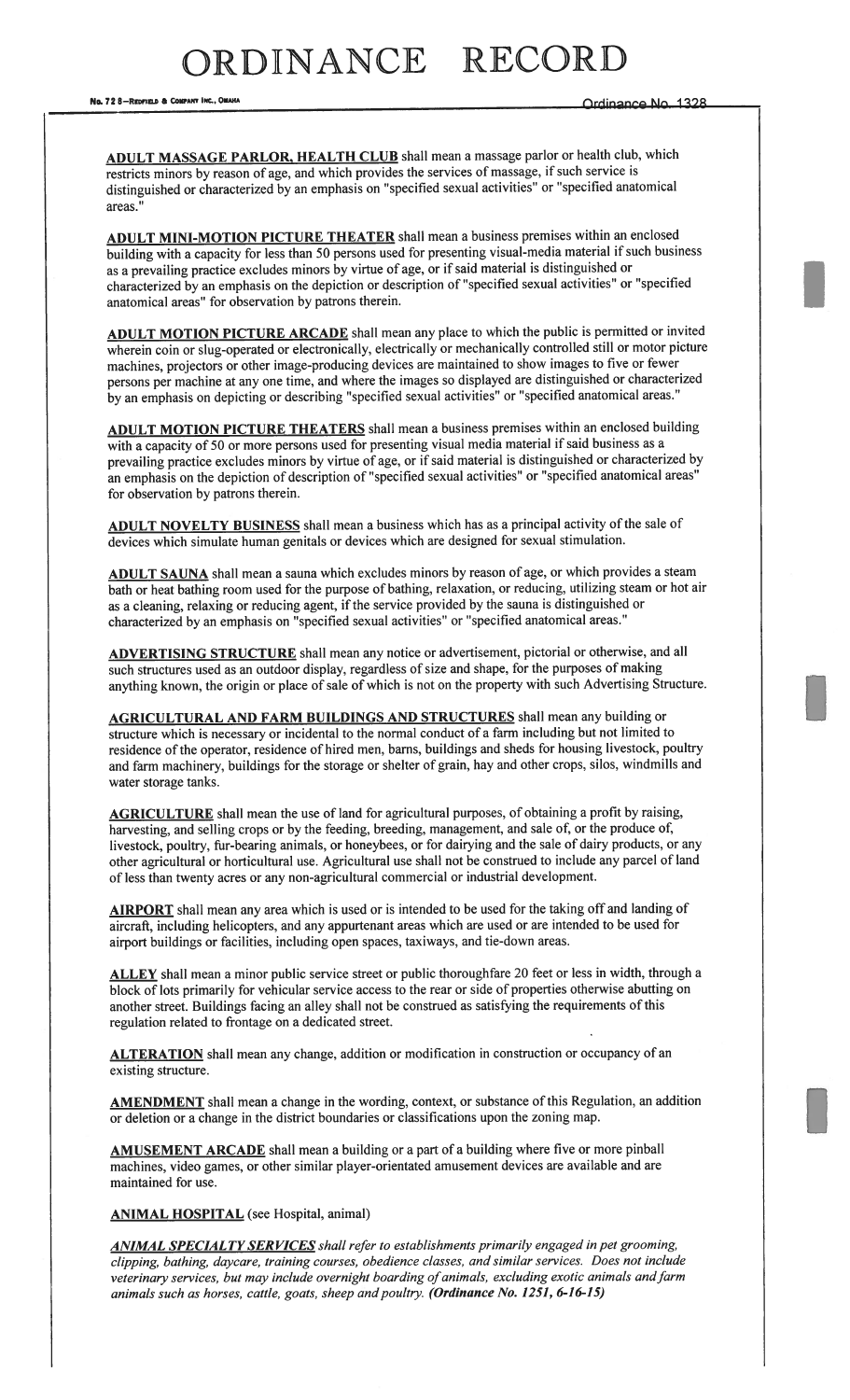# RDINANCE RECORD

No. 72 8-REDFIELD & COMPANY INC., OMAHA

Ng. 72 8—Redfield & Company Inc., Omaha Matthews (New York Changes of Development Changes of Development City Ordiniance No. 1326

**ANTENNA** shall mean any attached or external system of wires, poles, rods, reflecting disks or similar devices used for the transmission or reception of electromagnetic waves. (Also, see Satellite Dish Antenna.)

ANTIQUE STORE shall mean a place offering primarily antiques for sale. An antique for the purpose of this ordinance shall be a work of art, piece of furniture, decorative object, or the like, belonging to the past, at least 30 years old. (Ordinance No. 1083, 2-1 7-09)

APARTMENT shall mean a room or a suite of rooms within an apartment house or multiple family dwelling arranged, intended or designed for a place of residence of a single family or group of individuals living together. (Also, see Dwelling Unit)

APPAREL SHOP shall mean retail stores where clothing is sold, such as department stores, shoe stores, and dress, hosiery, and millinery shops. (Ordinance No. 1083, 2-1 7-09)

APPLIANCE STORE shall refer to retail shops selling equipment used for domestic functions. A store may include heavy appliances such as refrigerators, washers, dryers, ovens, dishwashers, or other similar domestic equipment. The store may also include smaller appliances such as televisions, computers, radios, microwaves, and other similar domestic equipment. (Ordinance No. 1083, 2-17-09)

APPEARANCE shall mean the outward aspect visible to the public.

APPROPRIATE shall mean the sympathetic, or fitting, to the context of the site and the whole community.

APPURTENANCES shall mean the visible, functional objects accessory to and part of buildings.

ARCHITECTURAL CANOPY SIGN (see Sign, architectural canopy)

ARCHITECTURAL CHARACTER (see Architectural Concept)

ARCHITECTURAL CONCEPT shall mean the basic aesthetic idea of a building, or group of buildings or structures, including the site and landscape development. (Ordinance No. 1083, 2-17-09)

ARCHITECTURAL FEATURE shall mean a prominent or significant part or element of a building, structure, or site. Architectural features may include special lines, massing, and/or texture.

LINES shall mean visual elements of the building, either within the façade or on the building edge, which are in a linear form either horizontally or vertically and may be composed of masonry, glass, or other related materials.

MASS shall pertain to the volume or bulk of a building or structure.

TEXTURE shall mean the quality of a surface, ranging from mirror finish, smooth, to coarse and unfinished.

ARCHITECTURAL STYLE shall mean the characteristic form and detail, as of buildings of a particular historic period.

ART GALLERY shall mean an establishment engaged in the sale, loan, or display of art books, paintings, sculpture, or other works of art. This clarification does not include libraries, museums, or non-commercial art galleries. (Ordinance No. 1083, 2-1 7-09)

**ARTIST LIVE-WORK SPACE** shall mean dwelling unit that is also used for work purposes, provided that the 'work' component is restricted to the uses of artist's workshop, studio, or other similar uses and is located on the street level and constructed as separate units under a condominium regime or as a single unit. The 'live' component may be located on the street level (behind the work component) or any other level of the building. Live-work unit is distinguished from a home occupation otherwise defined by this ordinance in that the work use is not required to be incidental to the dwelling unit, non-resident employees may be present on the premises and customers may be served on site.

**ASSISTED LIVING FACILITIES** shall mean a type of long-term care facility for elderly or disabled people needing assistance with daily activities such as eating, bathing, dressing, laundry, housekeeping, and medicating. These facilities typically have a central cafeteria and nursing staff on call.

ATTACHED shall mean attached to real estate in such a way as to require dismantling, cutting away, unbolting from  $a$  permanent foundation or structural change in such structure in order to relocate it to another site. (Ordinance No. 1083, 2-1 7-09)

AUCTION SALES shall mean a building or structure or lands used for the storage of goods, materials or livestock which are to be sold on the premises by public auction and for the sale of the said goods, materials or livestock by public auction and on an occasional basis. Auction sales also includes motor vehicle wholesale sales, including trailers, trucks, vans, recreational vehicles, boats or motorcycles or other similar motorized transportation vehicles. (Ordinance No. 891, 2-04-03)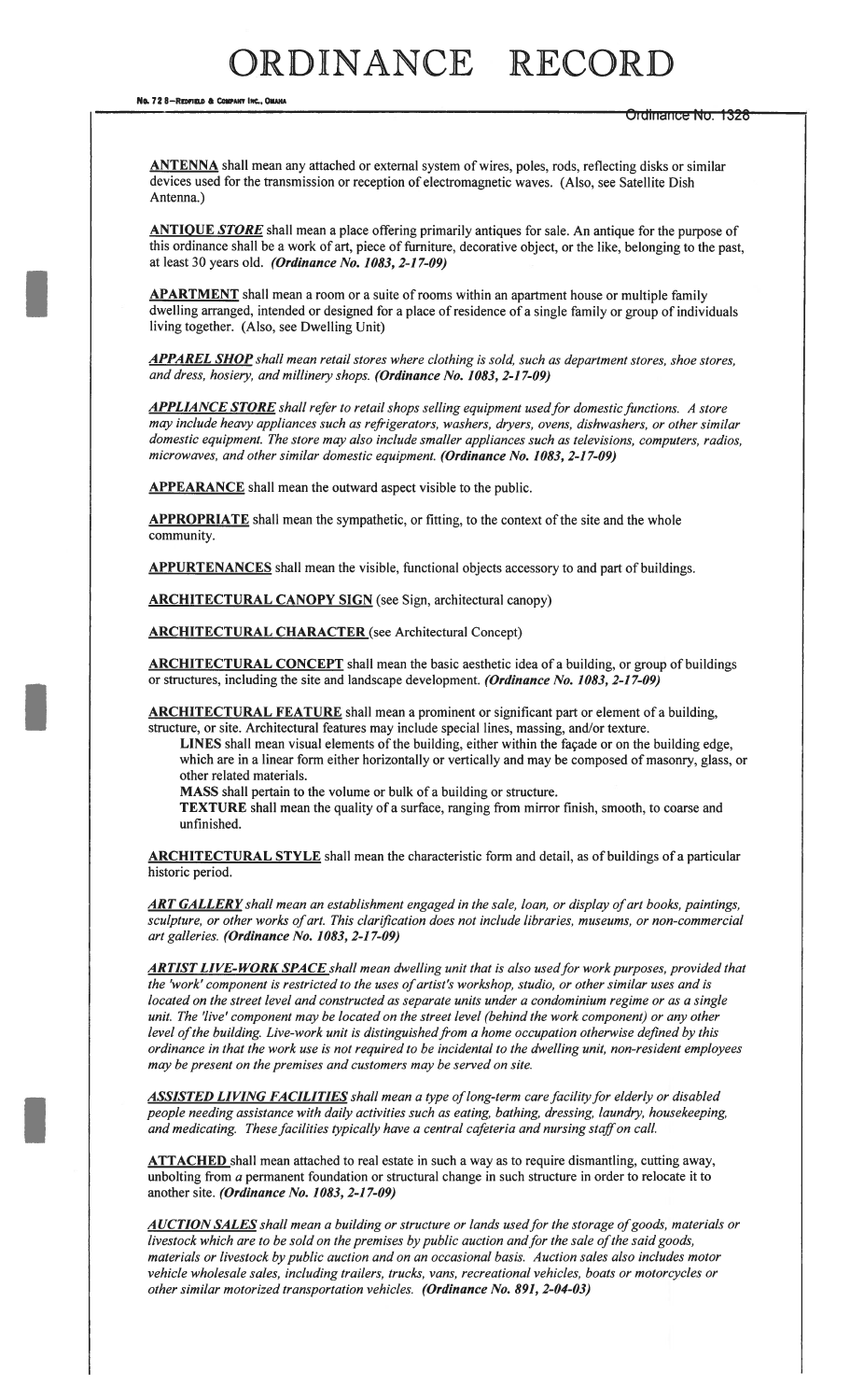No. 72 8-REDFIELD & COMPANY INC., OMAHA

AUTOMATED TELLER MACHINE (ATM) shall mean an automated device that performs banking or financial functions at a location remote from the controlling financial institution. (Ordinance No. 1083, 2-17-09)

AUTOMOBILE SALES shall mean the storage and display for sale or lease of more than two motor vehicles or any type of trailer (provided the trailer is unoccupied) at any one time and/or a total of ten or more sold or leased during the course of a calendar year, and where repair or body work is incidental to the operation of the new or used vehicle sales or leasing. Automobile sales includes all motor vehicle retail sales and leases including trucks, vans, recreational vehicles, boats or motorcycles or other similar motorized transportation vehicles. (Also, see Auction Sales) (Ordinance No. 891, 2-04-03,)

AUTOMOTIVE REPAIR SERVICES shall refer to any building, structure, improvements, or land used for the repair and maintenance of automobiles, motorcycles, trucks, trailers, or similar vehicles including but not limited to body, fender, muffler, or upholstery work; oil change and lubrication; major painting services; collision services; and tire service and sales. (Ordinance No. 1053, 1-15-08)

**AUTOMOTIVE SERVICES** shall refer to any building, structure, improvements or land used for the general maintenance of automobiles, motorcycles, trucks, trailers or similar vehicles including but not limited to washing, cleaning, and/or detailing; installation of car stereos, accessories, or other light equipment; and minor painting. (Ordinance No. 1053, 1-15-08)

SECTION 2. Amendment of Section 5.10. Section 5.10 of the Ordinance No. 848 is hereby amended to read as follows:

#### Section 5.10 C-I Shopping Center Commercial.

5.10.1 Intent: The purpose and intent of the City of La Vista in establishing the C-1 Shopping Center Commercial District is to provide convenient local retail shopping and service areas within the city for all residents and to provide for the development of new local commercial districts where so designated. This includes uses such as retail stores, banks, theaters, business offices, restaurants, and taverns. (Ordinance No. 1253, 6-15- 15)

This district prohibits all exterior storage by <sup>a</sup> primary use unless <sup>a</sup> separate Conditional Use Permit is requested for the use and granted by the City.

#### 5.10.2 Permitted uses:

| 5.10.02.01 | Medical/dental offices and business services including: attorneys, banks,<br>insurance, real estate offices, postal stations, credit services, security<br>brokers, dealers and exchange, title abstracting, finance services and |  |  |  |  |  |
|------------|-----------------------------------------------------------------------------------------------------------------------------------------------------------------------------------------------------------------------------------|--|--|--|--|--|
|            | investment services; but not including uses defined in Adult                                                                                                                                                                      |  |  |  |  |  |
|            | Establishment. (Ordinance No. 950, 3-1-05)                                                                                                                                                                                        |  |  |  |  |  |
| 5.10.02.02 | Child care center.                                                                                                                                                                                                                |  |  |  |  |  |
| 5.10.02.03 | Dance studio, not including uses defined in Adult Establishment.                                                                                                                                                                  |  |  |  |  |  |
| 5.10.02.04 | Meeting hall, not including uses defined in Adult Establishment.                                                                                                                                                                  |  |  |  |  |  |
| 5.10.02.05 | Museum, art gallery.                                                                                                                                                                                                              |  |  |  |  |  |
| 5.10.02.06 | Retail business or service establishment supplying commodities or<br>performing services, such as, or in compatibility with and including the                                                                                     |  |  |  |  |  |
|            | following:                                                                                                                                                                                                                        |  |  |  |  |  |
|            | Apparel shop.<br>1.                                                                                                                                                                                                               |  |  |  |  |  |
|            | $\overline{2}$ .<br>Appliance store.                                                                                                                                                                                              |  |  |  |  |  |
|            | 3 <sub>1</sub><br>Antique store.                                                                                                                                                                                                  |  |  |  |  |  |
|            | Automobile parts and supply store.<br>$\overline{4}$ .                                                                                                                                                                            |  |  |  |  |  |
|            | 5.<br>Bakery shop (retail).                                                                                                                                                                                                       |  |  |  |  |  |
|            | Barber and Beauty shop.<br>6.                                                                                                                                                                                                     |  |  |  |  |  |
|            | 7.<br>Bicycle shop.                                                                                                                                                                                                               |  |  |  |  |  |
|            | Book store, not including uses defined in Adult Establishment.<br>8.                                                                                                                                                              |  |  |  |  |  |
|            | 9.<br>Brew-on premises store.                                                                                                                                                                                                     |  |  |  |  |  |
|            | 10.<br>Camera store.                                                                                                                                                                                                              |  |  |  |  |  |
|            | 11.<br>Communication services.                                                                                                                                                                                                    |  |  |  |  |  |
|            | 12.<br>Computer store.                                                                                                                                                                                                            |  |  |  |  |  |
|            | Confectionery.<br>13.                                                                                                                                                                                                             |  |  |  |  |  |
|            | Dairy products sales.<br>14.                                                                                                                                                                                                      |  |  |  |  |  |
|            | Drug store.<br>15.                                                                                                                                                                                                                |  |  |  |  |  |
|            | Dry cleaning and laundry pickup.<br>16.                                                                                                                                                                                           |  |  |  |  |  |
|            | Exercise, fitness and tanning spa, not including uses<br>17.                                                                                                                                                                      |  |  |  |  |  |
|            | defined in Adult Establishment.                                                                                                                                                                                                   |  |  |  |  |  |
|            | Food Sales (Limited).<br>18.                                                                                                                                                                                                      |  |  |  |  |  |
|            |                                                                                                                                                                                                                                   |  |  |  |  |  |

- 19. Food Sales (General).
- 20. Floral shop.
- 21. Mortuary.
- 22. Furniture store or showroom.
- 23. Gift and curio shop.
- 24. Gunsmith.
- 25. Hardware store.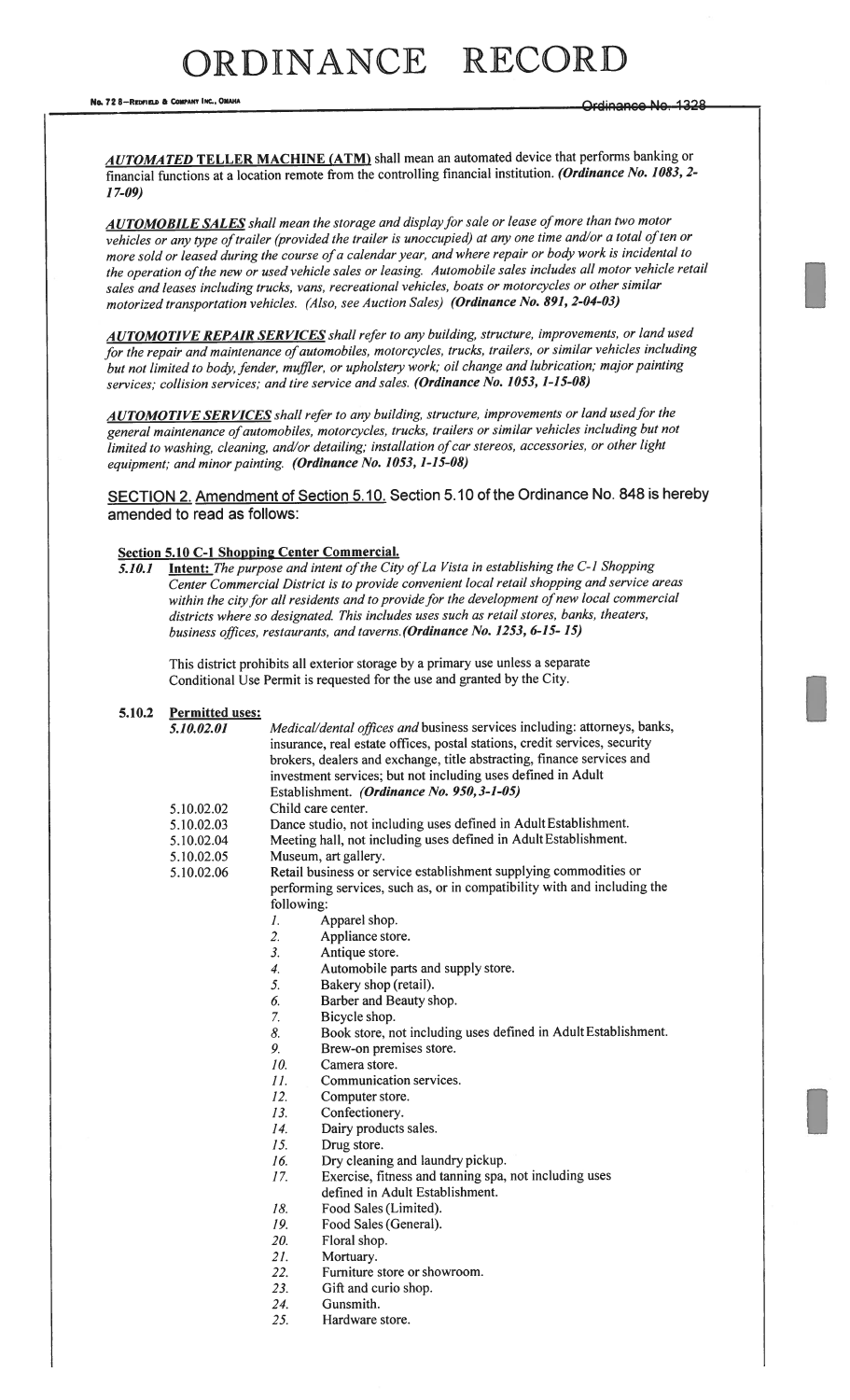# ORDINANCE RECORD

No. 72 8-Repfield & Company INC., OMAN

- 26. Hobby, craft, toy store.<br>27. Jewelry store.
- Jewelry store.
- 28. Liquor store.
- 29. Locksmith.
- 30. Meat market, retail.
- 31. Music retail store.
- 32. Newsstands, not including uses defined in Adult Establishment.
- 33. Paint store.
- 34. Photographer.
- 35. Picture framing shop.<br>36. Reservation center.
- Reservation center.
- 37. Restaurants, cafes and fast food establishments.
- 38. Second hand stores.
- 39. Shoe store.<br>40. Sporting go
- Sporting goods.
- 41. Stamp and coin stores.
- 42. Tailors and dressmakers.
- 43. Tanning salon.
- 44. Travel agencies.
- 45. Video store, not including uses defined in Adult Establishment.
- 46. Social club and fraternal organizations, not including uses defined in Adult Establishment.
- 47. Telephone exchange.<br>48. Telephone answering
- Telephone answering service.
- 49. Public overhead and underground local distribution utilities.
- 50. Publicly owned and operated facilities. (Ordinance No. 950,3-1-05)
- 51. Adult Day Care Services

#### 5.10.3 Permitted Conditional Uses:

- 5. 10.03 .01 Recreational establishments.
- 5.10.03.02 Department Store.
- 5.10.03.03 Variety store, not including uses defined in Adult Establishment.
- 5.10.03.04 Amusement arcades.
- 5.10.03.05 Brew Pubs.
- 5.10.03.06 Coffee Kiosks.
- 5.10.03.07 Micro breweries when in conjunction with arestaurant.
- 5.10.03.08 Automated Teller Machines when not within the interior of a primary use.
- 5.10.03.09 Theater, indoor, not including uses defined in Adult Establishment.
- 5. 10.03. 10 Bowling center.
- 5.10.03.11 Business or trade school.
- 5. 10.03. 12 Commercial greenhouse.
- 5.10.03. 13 Mail order services.
- 5. 10.03. 14 Pinball or video games business.
- 5. 10.03. 15 Tavern and cocktail lounge, not including uses defined in Adult Establishment.
- 5i0.03.l6 Totally enclosed, automated and conveyor-style carwashes.
- 5. 10.03.17 Convenience store with limited fuel sales.
- 5. 10.03. 18 Garden supply and retail garden center.
- 5. 10.03. 19 Outdoor storage in conjunction with another primary use.
- 5.10.03.20 Pet Health Services, provided the following:
	- 1. Said use is totally enclosed within a building.
		- pets. 2. Said services shall be provided for dogs, cats, birds, fish, and similar small animals customarily used as household
		- 3. Typical uses include animal veterinary clinics with overnight boarding, only if medically necessary, not exceeding 48 hours.
		- 4. Grooming shall only be associated with medical appointment.
		- 5. This excludes uses for livestock and other large animals and
		- uses for general grooming, dog bathing and clipping salons.

5.10.03.2]

- Self-storage units, provided:
- 1. Storage unit is an extension of an existing self-storage unit or facility.<br>2. The topography and access of the property will limit the The topography and access of the property will limit the
- development of identified commercial uses.
- 3. No outdoor storage.
- 4. Unit or facility provides perimeter fencing in accordance with this ordinance and a vegetative screen of at least six (6) feet in height and twenty (20) feet in width to any adjacent residential zoned property.
- 5. Lighting on site shall not he directed at or allowed to shine on any residential zoned property.
- 6. Applications for self-storage units under the terms of this Section shall be accompanied by evidence concerning the feasibility of the proposed request and its effect on surrounding property and shall include a site plan defining the areas to be developed with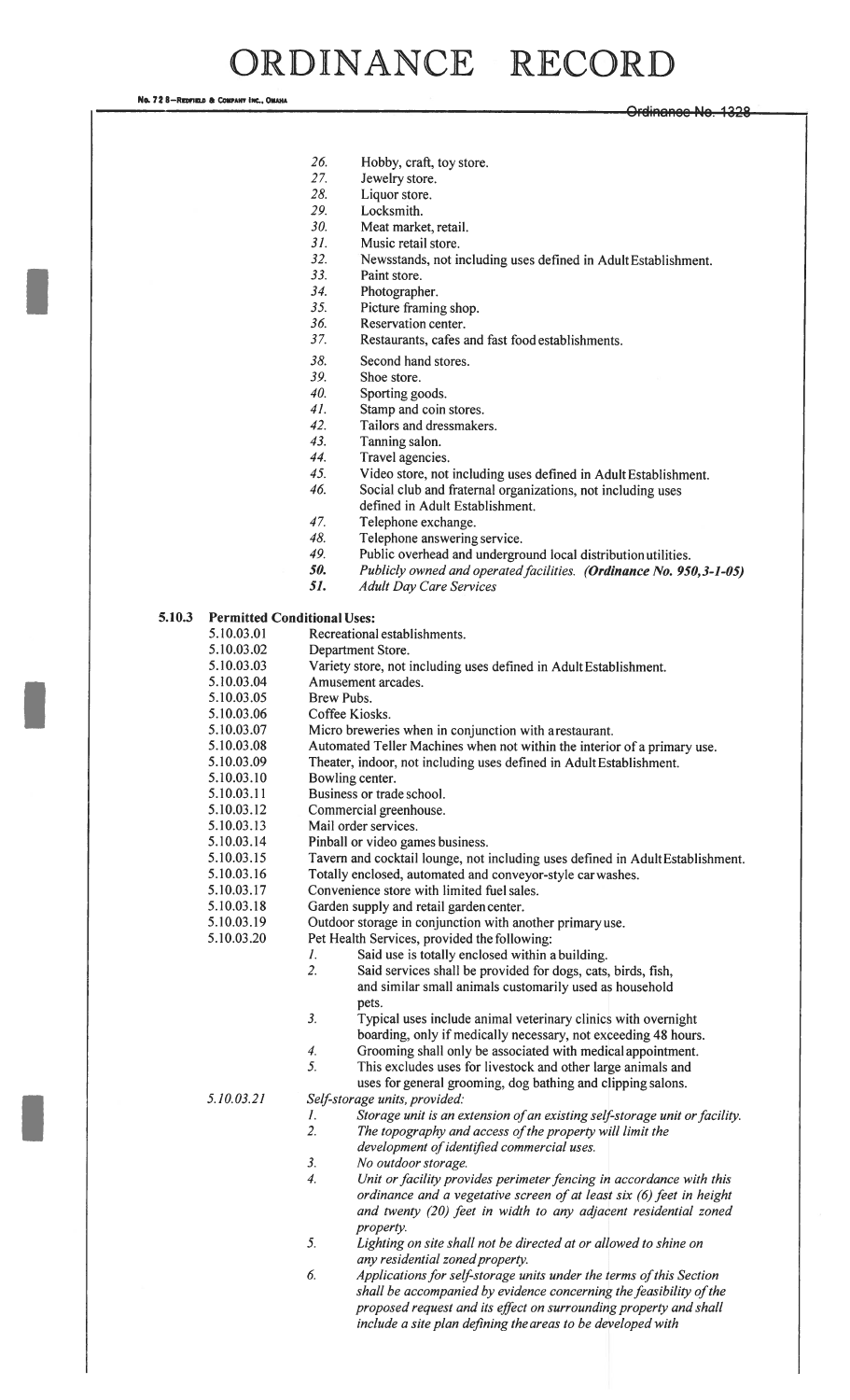|                       |                                                                                             |                                                                                                                 |                                                            |                  |                                 |                     | buildings and/or structures, the areas to be developed for parking,  |            |  |  |
|-----------------------|---------------------------------------------------------------------------------------------|-----------------------------------------------------------------------------------------------------------------|------------------------------------------------------------|------------------|---------------------------------|---------------------|----------------------------------------------------------------------|------------|--|--|
|                       |                                                                                             |                                                                                                                 |                                                            |                  |                                 |                     | driveways and points of ingress and egress, the location and         |            |  |  |
|                       |                                                                                             |                                                                                                                 | and the location, size and number of signs.                |                  |                                 |                     | height of walls and fences, the location and type of landscaping,    |            |  |  |
|                       |                                                                                             | 7.                                                                                                              |                                                            |                  |                                 |                     | Such use shall not be located adjacent to the intersection of two    |            |  |  |
|                       |                                                                                             |                                                                                                                 | or more arterial streets.                                  |                  |                                 |                     |                                                                      |            |  |  |
|                       |                                                                                             | 8.                                                                                                              | The property shall have at least one boundary line that is |                  |                                 |                     |                                                                      |            |  |  |
|                       |                                                                                             |                                                                                                                 |                                                            |                  |                                 |                     | adjacent to other property that is zoned I-1 Light Industrial        |            |  |  |
|                       |                                                                                             |                                                                                                                 | or I-2 Heavy Industrial.                                   |                  |                                 |                     |                                                                      |            |  |  |
|                       |                                                                                             | 9.                                                                                                              |                                                            |                  |                                 |                     | Such use shall not include storage of explosives or hazardous        |            |  |  |
|                       |                                                                                             |                                                                                                                 |                                                            |                  |                                 |                     | materials and shall be in accordance with the intent, purpose and    |            |  |  |
|                       |                                                                                             |                                                                                                                 |                                                            |                  |                                 |                     | spirit of this ordinance and the Comprehensive Development Plan      |            |  |  |
|                       |                                                                                             |                                                                                                                 | of La Vista, Nebraska.                                     |                  |                                 |                     |                                                                      |            |  |  |
|                       |                                                                                             | (Ordinance No. 954, 7-5-05)                                                                                     |                                                            |                  |                                 |                     |                                                                      |            |  |  |
|                       | 5.10.03.22                                                                                  | Event center, provided:                                                                                         |                                                            |                  |                                 |                     | A conditional use permit would need to include specifics to the      |            |  |  |
|                       |                                                                                             | 1.                                                                                                              |                                                            |                  |                                 |                     | design and operation of the proposed center and individual           |            |  |  |
|                       |                                                                                             |                                                                                                                 |                                                            |                  |                                 |                     | activities, including, but not limited to, a detailed site plan and  |            |  |  |
|                       |                                                                                             |                                                                                                                 |                                                            |                  |                                 |                     | floor plan, a complete list of appointed or designated managers      |            |  |  |
|                       |                                                                                             |                                                                                                                 |                                                            |                  |                                 |                     | for each event at the center, and a complete description and         |            |  |  |
|                       |                                                                                             |                                                                                                                 |                                                            |                  |                                 |                     | duration of each event submitted to the city prior to eachevent.     |            |  |  |
|                       |                                                                                             | 2.                                                                                                              |                                                            |                  |                                 |                     | Lighting on site shall not be directed at or allowed to shine on     |            |  |  |
|                       |                                                                                             |                                                                                                                 | any residential zoned property.                            |                  |                                 |                     |                                                                      |            |  |  |
|                       |                                                                                             | 3.                                                                                                              |                                                            |                  |                                 |                     | Buildings utilized as event centers shall be accompanied by          |            |  |  |
|                       |                                                                                             |                                                                                                                 |                                                            |                  |                                 |                     | evidence concerning the feasibility of the proposed request and its  |            |  |  |
|                       |                                                                                             |                                                                                                                 |                                                            |                  |                                 |                     | effect on surrounding property and shall include a site plan         |            |  |  |
|                       |                                                                                             |                                                                                                                 | defining the areas to be developed with buildings and/or   |                  |                                 |                     | structures, the areas to be developed for parking, driveways and     |            |  |  |
|                       |                                                                                             |                                                                                                                 |                                                            |                  |                                 |                     | points of ingress and egress, the location and height of walls and   |            |  |  |
|                       |                                                                                             |                                                                                                                 |                                                            |                  |                                 |                     | fences, the location and type of landscaping, and the location, size |            |  |  |
|                       |                                                                                             |                                                                                                                 | and number of signs.                                       |                  |                                 |                     |                                                                      |            |  |  |
|                       | 4.                                                                                          |                                                                                                                 |                                                            |                  |                                 |                     |                                                                      |            |  |  |
|                       |                                                                                             | All signage shall comply with the City's established<br>regulations. (Ordinance No. 955, 7-19-05)               |                                                            |                  |                                 |                     |                                                                      |            |  |  |
|                       | 5.10.03.23                                                                                  | Animal Specialty Services with or without overnight boarding of                                                 |                                                            |                  |                                 |                     |                                                                      |            |  |  |
|                       |                                                                                             | animals and outdoor exercise areas. (Ordinance No. 1253, 6-16-15)                                               |                                                            |                  |                                 |                     |                                                                      |            |  |  |
|                       | 5.10.03.24                                                                                  | Pet Shop. (Ordinance No. 1253, 6-16-15)                                                                         |                                                            |                  |                                 |                     |                                                                      |            |  |  |
|                       |                                                                                             |                                                                                                                 |                                                            |                  |                                 |                     |                                                                      |            |  |  |
| 5.10.4                | <b>Permitted Accessory Uses:</b>                                                            |                                                                                                                 |                                                            |                  |                                 |                     |                                                                      |            |  |  |
|                       | 5.10.04.01                                                                                  | Buildings and uses customarily incidental to the permitted uses.                                                |                                                            |                  |                                 |                     |                                                                      |            |  |  |
|                       | 5.10.04.02                                                                                  | Parking as allowed in Section 7.05 through 7.09.                                                                |                                                            |                  |                                 |                     |                                                                      |            |  |  |
|                       | 5.10.04.03<br>5.10.04.04                                                                    | Signs allowed in Section 7.01 through 7.04.                                                                     |                                                            |                  |                                 |                     |                                                                      |            |  |  |
|                       |                                                                                             | Landscaping as required by Section 7.17.                                                                        |                                                            |                  |                                 |                     |                                                                      |            |  |  |
| 5.10.5                | <b>Permitted Temporary Uses</b>                                                             |                                                                                                                 |                                                            |                  |                                 |                     |                                                                      |            |  |  |
|                       | Temporary Uses require a permit from the City of La Vista and shall be valid only for a     |                                                                                                                 |                                                            |                  |                                 |                     |                                                                      |            |  |  |
|                       | specific amount of time as indicated on said permit. All platted lots or tracts of land may |                                                                                                                 |                                                            |                  |                                 |                     |                                                                      |            |  |  |
|                       | have a maximum number of four (4) temporary uses per calendar year. Such uses shall not     |                                                                                                                 |                                                            |                  |                                 |                     |                                                                      |            |  |  |
|                       |                                                                                             | last more than two (2) weeks per use, except as provided for hereafter. (Ordinance No.                          |                                                            |                  |                                 |                     |                                                                      |            |  |  |
|                       | $998, 7 - 18 - 06$                                                                          |                                                                                                                 |                                                            |                  |                                 |                     |                                                                      |            |  |  |
|                       | 5.10.05.01                                                                                  | Temporary greenhouses.                                                                                          |                                                            |                  |                                 |                     |                                                                      |            |  |  |
|                       | 5.10.05.02                                                                                  | Temporary structures as needed for sidewalk and other outdoor sales events.                                     |                                                            |                  |                                 |                     |                                                                      |            |  |  |
|                       | 5.10.05.03                                                                                  | Fireworks stands, provided the criteria are met as established by the City                                      |                                                            |                  |                                 |                     |                                                                      |            |  |  |
|                       |                                                                                             | through separate Ordinances.<br>Buildings and uses incidental to construction work are permitted to remain      |                                                            |                  |                                 |                     |                                                                      |            |  |  |
|                       | 5.10.05.04                                                                                  |                                                                                                                 |                                                            |                  |                                 |                     |                                                                      |            |  |  |
|                       | until completion or abandonment of the construction work, at which time                     |                                                                                                                 |                                                            |                  |                                 |                     |                                                                      |            |  |  |
|                       | they shall be removed. (Ordinance No. 998, 7-18-06)                                         |                                                                                                                 |                                                            |                  |                                 |                     |                                                                      |            |  |  |
|                       | 5.10.05.05                                                                                  | Temporary structure for festivals or commercial events.                                                         |                                                            |                  |                                 |                     |                                                                      |            |  |  |
|                       |                                                                                             | <b>Height and Lot Requirements:</b>                                                                             |                                                            |                  |                                 |                     |                                                                      |            |  |  |
| 5.10.6                | 5.10.06.01                                                                                  | The height and minimum lot requirements shall be as follows:                                                    |                                                            |                  |                                 |                     |                                                                      |            |  |  |
|                       |                                                                                             |                                                                                                                 |                                                            |                  |                                 |                     |                                                                      |            |  |  |
| <b>Uses</b>           |                                                                                             | Lot Area                                                                                                        | Lot                                                        | Front            | <b>Side</b>                     | Rear                | Max.                                                                 | Max. Lot   |  |  |
|                       |                                                                                             | (SF)                                                                                                            | Width                                                      | Yard             | Yard                            | Yard                | Height                                                               | Coverage   |  |  |
| <b>Permitted Uses</b> | <b>Permitted Conditional Uses</b>                                                           |                                                                                                                 | 150'<br>150'                                               | 25''<br>$25^{1}$ | $10^{\circ}$<br>10 <sup>2</sup> | $25^{\circ}$<br>25' | $45^\circ$<br>45'                                                    | 60%<br>60% |  |  |
|                       | 1.                                                                                          | 25' front yard setback required only when no parking is present in the front yard. If parking is located in the |                                                            |                  |                                 |                     |                                                                      |            |  |  |
|                       |                                                                                             | front yard then front yard setback is a minimum of fifty (50) feet.                                             |                                                            |                  |                                 |                     |                                                                      |            |  |  |
| 5.10.7                | <b>Use Limitations:</b>                                                                     |                                                                                                                 |                                                            |                  |                                 |                     |                                                                      |            |  |  |
|                       | 5.10.07.01                                                                                  | When adjacent to residentially zoned land, no parking, drives                                                   |                                                            |                  |                                 |                     |                                                                      |            |  |  |
|                       |                                                                                             | or signs shall be allowed in any required yard within fifteen                                                   |                                                            |                  |                                 |                     |                                                                      |            |  |  |
|                       |                                                                                             | (15) feet of such district.                                                                                     |                                                            |                  |                                 |                     |                                                                      |            |  |  |
|                       | 5.10.07.02                                                                                  | Furthermore, permanent screening shall be provided in this area in                                              |                                                            |                  |                                 |                     |                                                                      |            |  |  |
|                       |                                                                                             | order to minimize impacts on residentially zoned property, as per                                               |                                                            |                  |                                 |                     |                                                                      |            |  |  |
|                       |                                                                                             | Section 7.17.04.                                                                                                |                                                            |                  |                                 |                     |                                                                      |            |  |  |
|                       |                                                                                             |                                                                                                                 |                                                            |                  |                                 |                     |                                                                      |            |  |  |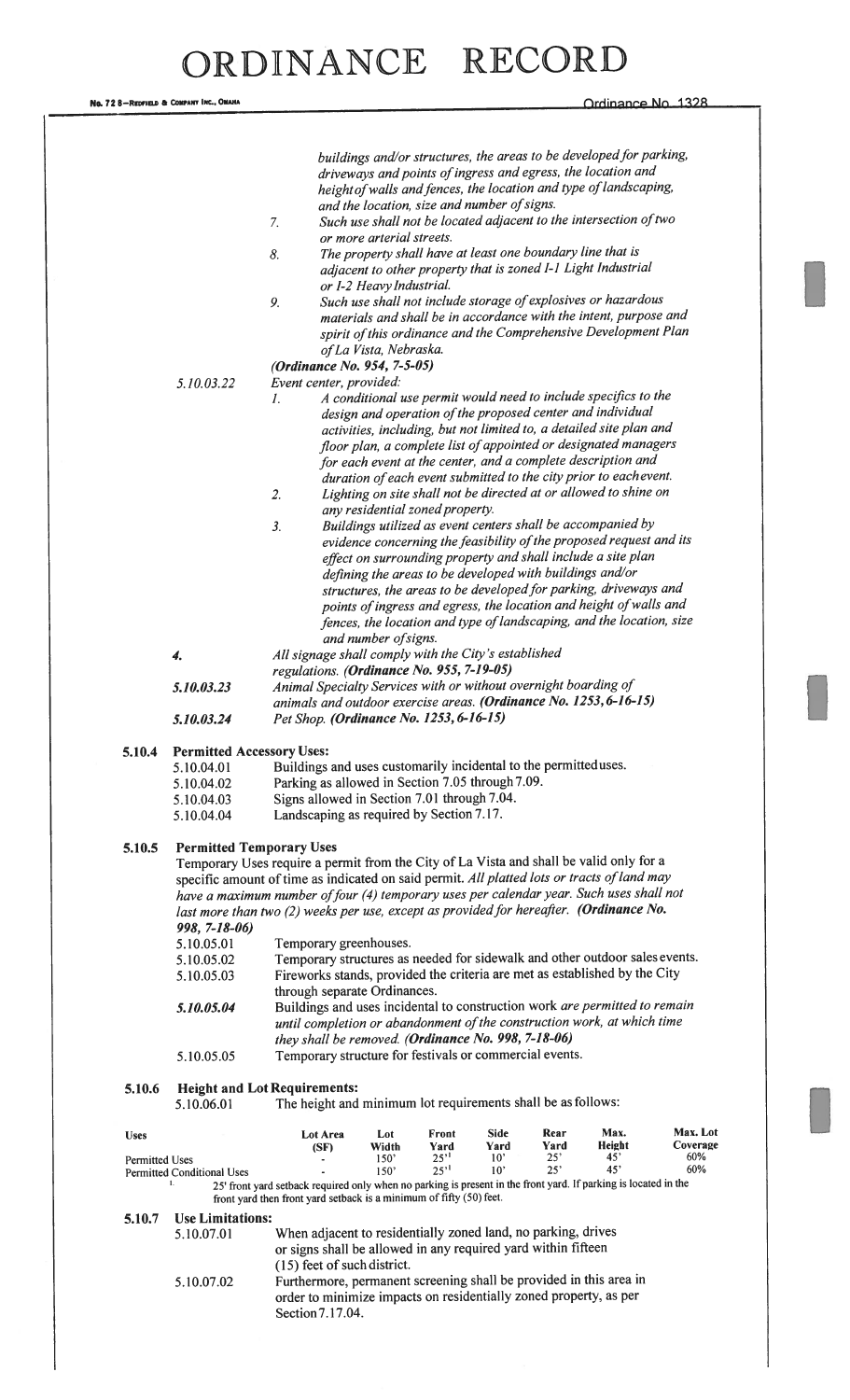No. 72 8-REDFIELD & COMPANY INC., OMAHA

Ordinanee Ne. 1328

5.10.07.03

Exterior lighting fixtures shall be shaded so that no direct light is cast upon any residential property and so that no glare is visible to any traffic on any public street.

SECTION 3. Repeal of Sections 2.02 and 5.10as Previously Enacted. Sections 2.02 and 5.10 of Ordinance No. 848 as previously enacted is hereby repealed.

SECTION 4. Severability Clause. If any section, subsection, sentence, clause or phrase of this ordinance is, for any reason, held to be unconstitutional or invalid, such unconstitutionality or invalidity shall not affect the validity of the remaining portions of this ordinance. The Mayor and City Council of the City of La Vista hereby declare that it would have passed this ordinance and each section, subsection, clause or phrase thereof, irrespective of the fact that any one or more sections, subsections, sentences, clauses or phrases be declared unconstitutional or invalid.

SECTION 5. Effective Date. This ordinance shall be in full force and effect from and after passage, approval and publication as provided by law.

SECTION 6. This ordinance shall be published in pamphlet form and take effect as provided by law.

PASSED AND APPROVED THIS 18TH DAY OF SEPTEMBER 2018.

**CITY OF LA VISTA** 

Douglas Kindig, Mayor

**ATTEST:** 

Susthe <u>Ume</u> Pamela A. Buethe, CM

**City Clerk**